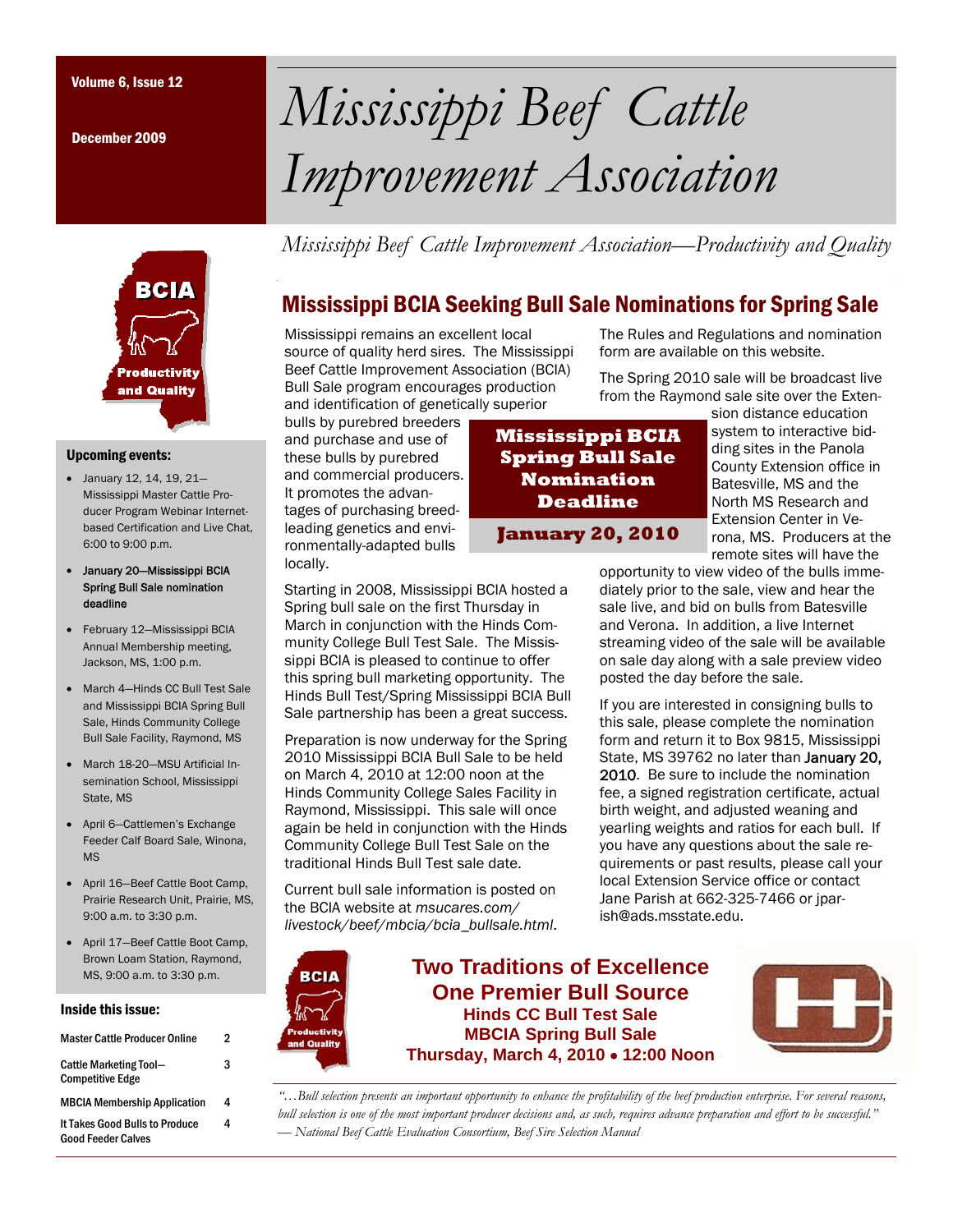

The Master Cattle Producer training is available online at *http:// msucares.com/livestock/beef/mcp*

*"…The Master Cattle Producer training focuses on improving overall management and decisionmaking skills by developing a broad knowledge base."* 

#### Master Cattle Producer Online Training Available

The Mississippi Master Cattle Producer Program began in 2006 as a comprehensive training offered by the Mississippi State University Extension Service in major beef cattle production topic areas. The 8-session interactive course is designed for persons interested in learning more about improving beef cattle production and marketing practices. This training complements in-depth subject matter trainings such as short courses. Training focuses on improving overall management and decision-making skills and developing a broad beef cattle production knowledge base.

The Master Cattle Producer Program was updated in 2009 with new course materials and format including Internet-based training modules to meet the needs of persons wanting to complete the training at their own pace and schedule. Training currently consists of 8 modules in beef cattle production subject areas. Producers must successfully review all course materials and complete the exams for all 8 training topics to be eligible for Master Cattle Producer certification. Beef cattle producers enrolled in the Master Cattle Producer program complete approximately 24 hours of training in the following subjects: 1) beef cattle nutrition, 2) forage systems, 3) beef cattle reproduction, 4) breeding and genetics, 5) economics and marketing, 6) herd health and handling, 7) beef end product, and 8) Beef Quality Assurance (BQA).

The Mississippi Master Cattle Producer Program Internet-based training modules are online at msucares.com/livestock/beef/ mcp. Course participants can view online training modules and download training materials free of charge. Alternately, participants completing the program can receive printed course materials, a metal farm sign, Master Cattle Producer cap, and certificate of completion for a course fee of \$75.

Each online module consists of a pdf file with approximately 70 to 80 slides with associated scripts. The BQA training module is additionally offered as a video-based training via MediaSite. The BQA video training consists of 5 MediaSite presentations including: Mississippi BQA Program introduction, targeted breeding, responsible culling,

proper management, and Mississippi BQA Program conclusions. These video presentations include a speaker addressing Mississippi BQA Program topics utilizing the BQA program display booths. A Microsoft Power-Point slide show runs simultaneously on the computer screen and corresponds to the video presentation. In January 2010, all 8 training modules will include the videobased training option.

The training materials cite current Mississippi State University Extension Service publications as supporting references and contain information on how to access those publications on the Internet at msucares.com/livestock/beef/beefpubs.html. These reference materials contain detailed information beyond what is covered in the Master Cattle Producer training slides. Contact information for the Extension Beef Cattle Specialists is also included in the training materials to encourage course participants to seek answers to any questions they may have when reviewing training materials.

The examination for each training topic is an interactive pdf form containing 15 multiplechoice questions derived from the training materials. The examinations can be emailed directly to the Extension Beef Cattle Specialist administering the program by clicking the "E-mail form" button on the form. These forms can also be saved and then e-mailed or printed and then faxed or mailed to the program administrator. Participants must answer a minimum of 12 out of 15 (80 percent) questions correctly to successfully complete a particular examination and receive credit for the associated training module. Examinations may be taken multiple times if needed to pass them.

Though the majority of past and present participants in the Mississippi Master Cattle Producer Program are Mississippi beef cattle producers, Mississippians from other segments of the beef cattle industry, such as feed retailers, as well as out-of-state beef cattle producers participate in the program. A live Internet-based Master Cattle Producer webinar training is scheduled for 4 evenings in January 2010 for anyone interested in the program. The webinar schedule is: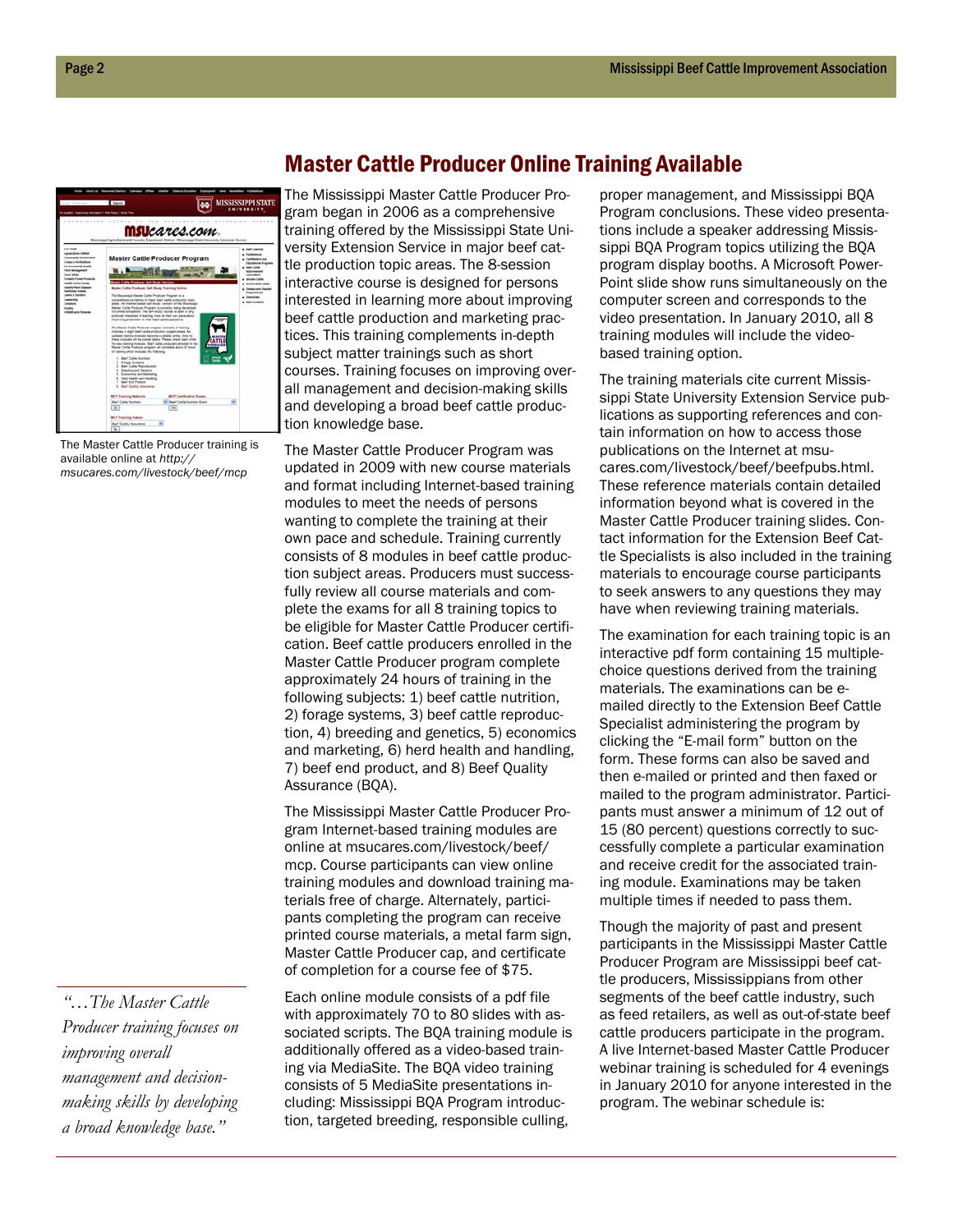## Master Cattle Producer (Cont.)

*Tuesday, January 12, 2010*  Beef Quality Assurance 6:00—7:30 p.m. Instructors: Jane Parish, Carla Huston Herd Health and Handling 7:30—9:00 p.m. Instructors: Carla Huston, Rhonda Vann

*Thursday, January 14, 2010*  Beef Cattle Nutrition 6:00—7:30 p.m. Instructor: Daniel Rivera Forage Systems 7:30—9:00 p.m. Instructor: Holly Boland

*Tuesday, January 19, 2010*  Breeding and Genetics 6:00—7:30 p.m. Instructor: Trent Smith Beef Cattle Reproduction 7:30—9:00 p.m. Instructor: Justin Rhinehart

*Thursday, January 21, 2010*  Beef End Product 6:00—7:30 p.m. Instructor: Mike Martin Economics and Marketing 7:30—9:00 p.m. Instructor: John Michael Riley

The Internet-based training will feature streaming video of speakers and slides. Slides, reference materials, and certification exams will be available for online viewing or download. Participants will be able to submit questions and chat online during the presentations. At the end of each presentation, presenters will address audience questions. To participate in the webinar, go to the Mississippi Master Cattle Producer website msucares.com/livestock/beef/mcp during the webinar times listed above. For more information about the Mississippi Master Cattle Producer Program, contact an office of the Mississippi State University Extension Service.

*"...The Master Cattle Producer webinars an be viewed in January 2010 from a home computer with a high-speed Internet connection. The self-study version can be completed at any time from an Internetconnected computer."* 

### Online Cattle Marketing Tool—Competitive Edge

#### Competitive Edge

*Cattle marketing for the 21st century*

Competitive Edge was created to help producers get started with their marketing plan. This online marketing tool was not created to tell you how to market your cattle but rather help you make a more informed decision. You will answer a few simple questions about your operation. Once you answer the questions the program will display a list of auction markets within your state, beef alliances, PVP, and QSA options that best match your production practices. Additionally, there will be contact information provided for you to use to determine which option is the best marketing approach for you.

There is no doubt that the beef industry is constantly changing. As a cattle producer, especially during challenging financial times, it is critical that you identify opportunities to add value to your calves when marketing. So where do you start? To begin with, good recordkeeping and documentation of the production practices on your operation is essential. Additionally, it is important to have a marketing plan that supports the long-term goals for your operation.

Multiple programs exist that you can participate in to add value to your calves. Each marketing program has standards and guidelines which may included genetic and breed specifications, preconditioning requirements, source and/or age verification, natural production methods, as well as other items. Therefore, if you are a producer that performs any or all of these value added practices; don't just sell your calves as a commodity product; take advantage of the opportunity and market them accordingly. So go out and find an auction market near you that has special sales, enroll in a Process Verified Program (PVP) or Quality Systems Assessments (QSA) program, or participate in a beef alliance and sell your cattle through a branded beef program.

*Source: http://www.beefusa.org/ prodCompetitiveEdge.aspx* 

*Funds utilized to create this program were made available by the United States Department of Agriculture.* The Competitive Edge marketing tool



allows custom input from users.